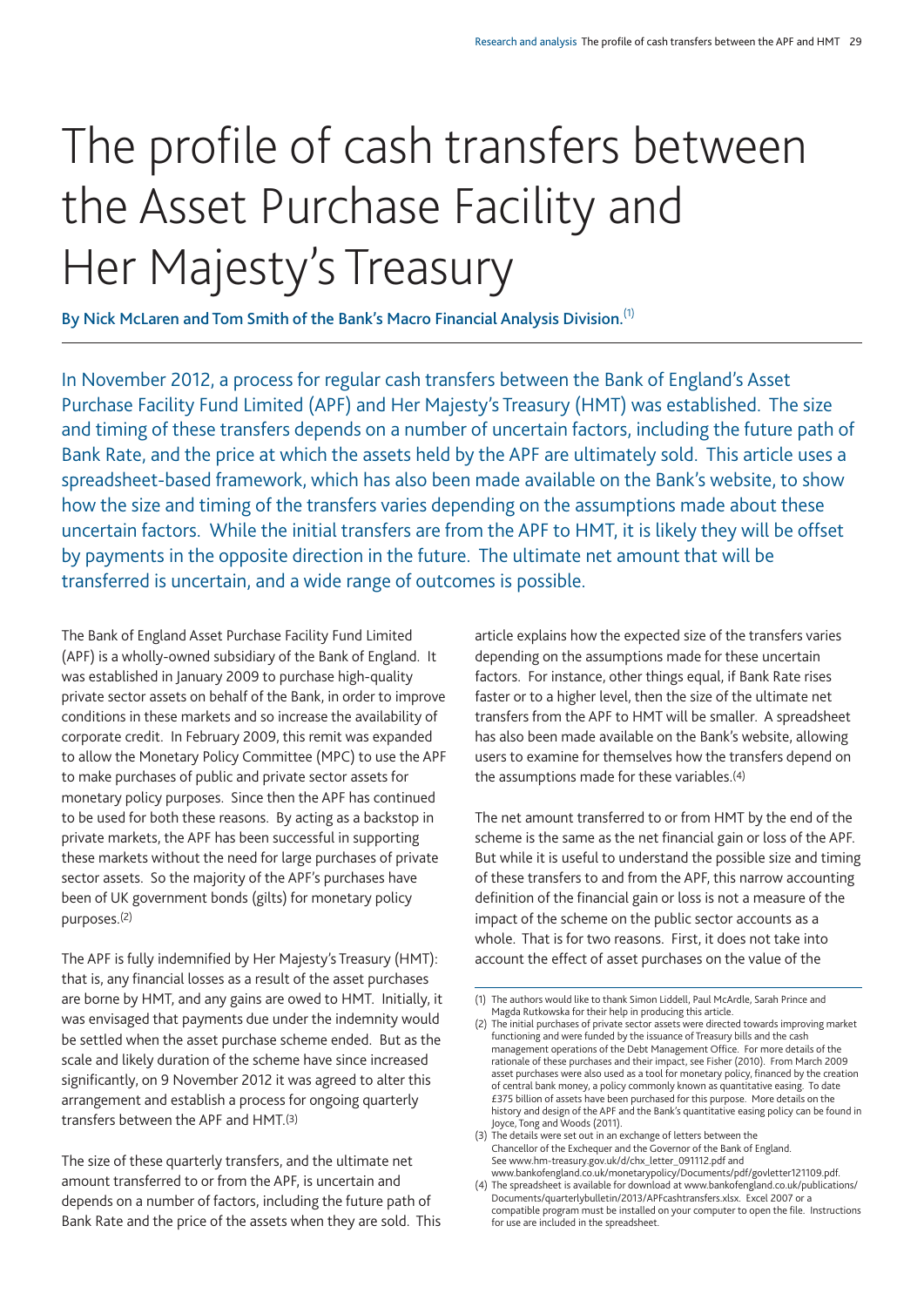government's liabilities, or their impact on the government's ongoing financing costs. And, second, it does not include the effects on government tax and spending of the fall in yields and boost to economic activity caused by asset purchases.(1) More broadly, the success of the asset purchase scheme should be judged by the degree to which it meets its aims — to improve corporate credit conditions and to boost nominal spending in order to meet the inflation target in the medium term.(2)

The first section of this article outlines the cash transfer arrangement in more detail, and then explains why the initial transfers to HMT are likely to be offset by payments back in the opposite direction in the future. The second section sets out the factors that will affect the profile of the cash transfers. The third section then considers how the profile of transfers is affected by adjusting each of these uncertain factors. The final section concludes.

# **Understanding the cash transfers**

Asset purchases involve a series of cash flows between the APF, the Bank of England, HMT and the private sector. To understand how the cash transfers between HMT and the APF fit into this, this section first outlines these interconnections, which are summarised in **Figure 1**. It then goes on to explain why cash accumulates in the APF's account at the Bank of England, in order to show how the transfers are likely to evolve over time.



The assets held by the APF are nearly all gilts, which were bought in the secondary market funded by a loan from the Bank of England. The APF also holds some high-quality private sector assets, and remains ready to buy and sell these assets in private markets. But these holdings are small compared to the gilt holdings: they peaked at £3 billion in May 2009 and are now less than £25 million, compared to just under £375 billion of gilts.(3) In the interest of simplicity, the rest of this article focuses on the gilt holdings, and does not discuss the private sector assets held by the APF.

The APF receives coupon payments on its gilt holdings, which are paid by HMT. If the gilts are held until they mature, the APF also receives a final redemption payment.

The income earned from coupons is used by the APF to pay the interest on the loan from the Bank of England, at Bank Rate, and the administrative costs to the Bank.(4) When a gilt in the portfolio matures or is sold, the MPC may decide either to repay the loan or reinvest by buying other gilts in the secondary market. Which action is taken will be decided by the MPC at the time, in light of the prevailing circumstances.(5) **Figure 2** illustrates each of these payments into and out of the APF for an individual gilt. The red arrows correspond to payments associated with the gilt, and the blue arrows to payments relating to the loan from the Bank used to finance the purchase.





(a) Red arrows represent payments for, and from, the gilt. Blue arrows represent payments

relating to the loan used to finance the gilt purcha (b) Coupon payments are made every six months, while interest payments are made on a monthly basis.

**The cash transfer arrangement**

Importantly, the size and timing of the cash payments into and out of the APF is not necessarily the same. For instance, there is no reason why the APF's coupon income should be equal to its interest payments: the coupon rate is set when a bond is first issued, while the level of Bank Rate is set by the MPC based on prevailing economic conditions. Indeed, since the APF first purchased gilts in March 2009, Bank Rate has

<sup>(1)</sup> Bank of England estimates suggest the first £200 billion of asset purchases may have had a peak impact on the level of real output of 1.5%–2% (Joyce, Tong and Woods (2011)). Based on the Office for Budget Responsibility estimates for cyclically adjusted net borrowing, all else equal a 1% increase in real output would reduce the public sector net borrowing requirement as a proportion of output by 0.5% in the contemporaneous year, and by 0.2% in the following year: see Helgadottir *et al* (2012). Each of these central estimates is subject to considerable uncertainty. (2) For more details see Bean (2009).

<sup>(3)</sup> Details of the transactions are published through the Bank's statistical publications, operational announcements, the 'Markets and operations' *Quarterly Bulletin* article and the *APF Quarterly Report*. For more details see www.bankofengland.co.uk/markets/Pages/apf/default.aspx.

<sup>(4)</sup> The administrative costs are small relative to the cash flows associated with the gilt holdings, and so are not discussed further in this article.

<sup>(5)</sup> For more details, see the minutes of the Monetary Policy Committee meeting, [6 and 7 February 2013, www.bankofengland.co.uk/publications/minutes/Documents/](www.bankofengland.co.uk/publications/minutes/Documents/mpc/pdf/2013/mpc1302.pdf) mpc/pdf/2013/mpc1302.pdf.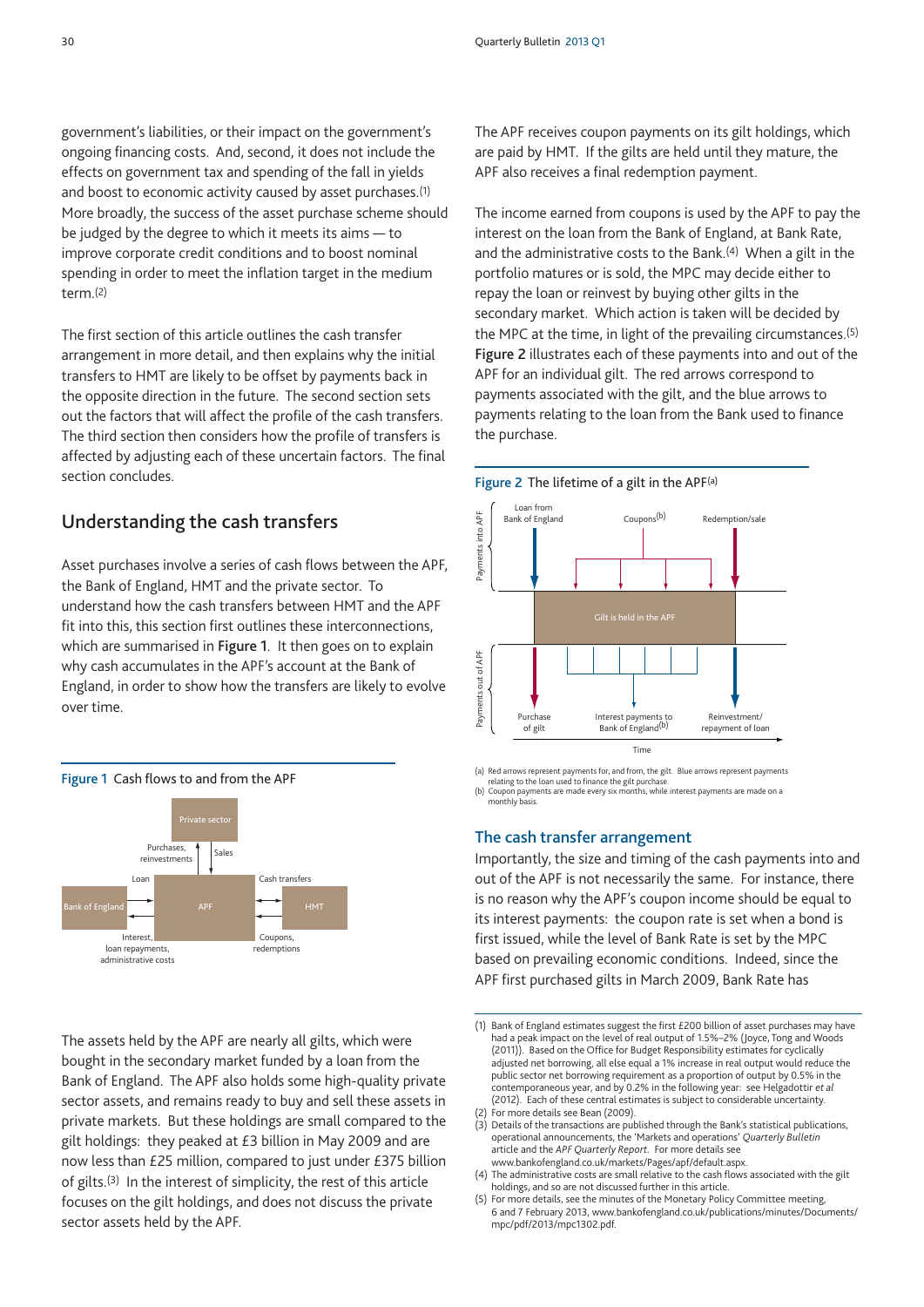remained at 0.5%, considerably below the average coupon rate on the gilts that have been purchased. So the interest paid on the loan has on average been much less than the coupon income received. As a result, a large amount of cash has built up in the APF account at the Bank: more than £31 billion by the end of 2012. (As the next subsection will explain, not all of this cash can be thought of as a financial gain for the APF.)

In November 2012, it was agreed that the APF would transfer the existing cash balance to HMT over a nine-month period.(1) A process was also created for an ongoing quarterly transfer. The amount transferred to HMT at the end of each quarterly accounting period will be the coupon income earned by the APF during that quarter, minus a buffer of cash for the known expenses of the APF in the next quarter, as well as any additional income or expenses incurred during the current quarter. If the total deductions exceed the coupon income earned during the quarter, then a transfer is made in the opposite direction, from HMT to the APF.(2)

The expenses which are included in the buffer are the expected interest payments on the loan, the administrative costs, and any extra cash required when gilts mature (that is, any difference between the redemption payment and the amount needed to pay for reinvestment or to repay the loan). Unlike the redemption payments received when gilts mature, the timing of gilt sales and the proceeds received are not known in advance, and therefore neither is the amount of extra cash (if any) required to repay the loan. Likewise, if Bank Rate does not change in line with market expectations during the quarter, the interest payments on the loan will be different from those that were expected at the start of the quarter. Neither of these expenses is specified in the buffer; instead they are deducted from the transfer made at the end of the quarter in which they occur.

#### **How the transfers are likely to evolve over time**

To show how the size of these transfers is likely to evolve over time, it is useful to understand why cash has built up in the APF account to date. There are two main reasons for this cash accumulation.

First, Bank Rate has been lower for longer than was priced into markets when most of the gilts were purchased. As a result, the APF's interest payment outflows have been smaller than would have been expected at that point, relative to the coupon payment inflows, providing an *unexpected* boost to the APF's cash balance.

The second reason relates to the fact that almost all of the gilts held by the APF were bought 'above par': that is, for a higher price than their redemption payment. That has an important influence on the broad profile of cash transfers over the life of the APF.

When the price of a gilt is above its redemption payment, that reflects market expectations, at the time of purchase, that the gilt would pay a coupon rate which was high relative to the expected path of Bank Rate. This means that, even at the time of the purchase of the gilt, the APF was *expected* to receive coupon income which was greater than the interest payments on its loan from the Bank. It does not, however, make sense to think of this in isolation as a financial gain for the APF. That is because this part of the income from the coupons is expected to be offset by a shortfall that will materialise when the gilts are sold or reach maturity.

That shortfall is likely to arise because gilt prices tend to approach their redemption payments over time: the APF gilts which were purchased above par will tend to decline in value, even if the yield curve does not rise. As a result, the proceeds from redemption payments or gilt sales are expected to be insufficient to cover the required loan repayments. The expected part of the excess of coupon income over loan interest payments is needed to cover this shortfall. Therefore, when the above-par gilts start to reach maturity or be sold, the need to cover any shortfall will result at first in smaller payments to HMT, and then the likelihood of payments back from HMT to the APF.

The fact that almost all of the gilts were bought above par ensures that all of the profiles examined below feature the same broad pattern of payments: in each case, transfers are initially made from the APF to HMT but then this is offset by payments in the opposite direction in the future.

# **What determines the size and timing of the transfers to and from HMT?**

As discussed above and illustrated in **Figure 1**, the cash transfers between the APF and HMT are just one of a number of cash flows into and out of the APF. In order to make projections for the size and timing of the transfers between the APF and HMT, it is necessary to make projections for all the other flows, as well as for the paths of the relevant external factors, such as gilt prices and the path of Bank Rate. This section sets out a spreadsheet-based framework that can be used to produce these projections.

Some of the factors that affect these cash flows are known in advance. For example, the future coupon and redemption payments from HMT to the APF will depend only on the holdings of gilts in the current APF portfolio — as long as no further gilts are bought or sold.

<sup>(1)</sup> A schedule was agreed with HMT to pay the accumulated past excess cash (up to 31 March 2013) gradually across the first three quarters of 2013. This was to avoid excessively large flows back to the Debt Management Office. The first regular transfer of newly accumulated excess cash balances will be made in July 2013.

<sup>(2)</sup> For administrative reasons the transfers will take place shortly after the end of the quarterly accounting period, in the first month of the next quarter.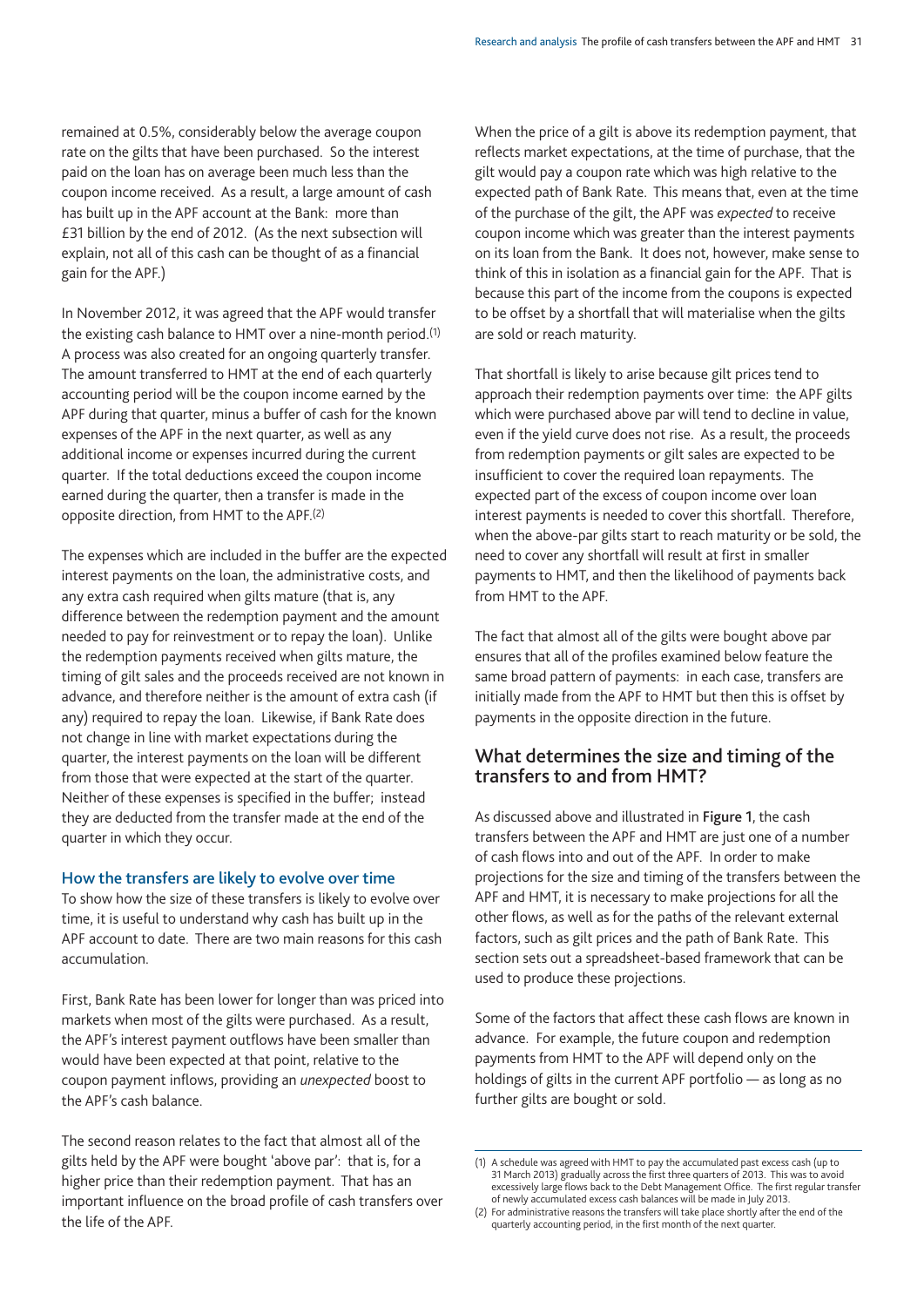Other factors, such as the future path of Bank Rate or the MPC's decisions about future asset sales or purchases, are not known in advance. So it is necessary to make assumptions about these factors. To explain the spreadsheet-based framework, this section uses an example based on a set of illustrative assumptions for each of these factors, details of which are set out below.

As the next section will show, the size of the transfers is very sensitive to the underlying assumptions, many of which relate to things which are difficult to predict. The examples and assumptions outlined in this article are therefore *not* intended as forecasts, either of the path of policy or of the future size of transfers between the APF and HMT. The particular illustrative example used in this section is instead intended to demonstrate how the framework variables affect the transfers. It is then used in the next section as a yardstick to measure the effect of changing these assumptions.

**Table A** summarises the three key variables in the framework, outlining their main effects on the APF balance sheet, and the values that are assumed for each variable in the illustrative example presented below. The effect of varying these assumptions is then considered in the following section.

#### **Table A** Variables used in the spreadsheet-based framework

| Variable                                                                                                                                           | Main effects on APF<br>balance sheet                                                                                                       | Assumption in illustrative<br>example<br>Follows path implied by<br>market rates as of<br>28 February 2013: rates<br>begin rising by about<br>10 basis points/quarter in<br>early 2016, continuing to<br>rise until they reach 4%. |  |
|----------------------------------------------------------------------------------------------------------------------------------------------------|--------------------------------------------------------------------------------------------------------------------------------------------|------------------------------------------------------------------------------------------------------------------------------------------------------------------------------------------------------------------------------------|--|
| Path of Bank Rate                                                                                                                                  | Determines interest<br>payments from the APF to<br>the Bank.<br>Affects gilt yield curve and<br>the market value of the gilt<br>portfolio. |                                                                                                                                                                                                                                    |  |
| Determines time until the<br>Path of gilt sales<br>asset purchase scheme ends.<br>Timing of sales affects<br>the price at which gilts<br>are sold. |                                                                                                                                            | £25 billion/quarter<br>(at market prices)<br>from September 2016.                                                                                                                                                                  |  |
| Effect of sales<br>announcement on<br>term premia<br>(see below)                                                                                   | Affects gilt yield curve and<br>so the market value of the<br>entire gilt portfolio.                                                       | Increases the profile for term<br>premia by 200 basis points.                                                                                                                                                                      |  |

The framework also contains some simplifying assumptions about the details of future policy decisions and the future path of gilt yields. These are included so that the spreadsheet can be calculated quickly and is easier to understand.

- **The size and composition of the APF portfolio.** The framework assumes that no further assets are purchased, and that any sales and reinvestments take place uniformly across each of the gilts held in the portfolio.
- **Reinvestment of redemption payments.** Following each redemption payment prior to the MPC announcing gilt sales, the amount that was originally used to purchase the maturing gilt is reinvested in additional gilts, as was done

with the March 2013 redemption; once sales have started, following each redemption payment the amount that was originally used to purchase the maturing gilt is used to pay down the loan. As mentioned above, in practice the MPC has said that it will decide on the appropriate size of the asset purchase programme each month, including whether or not to reinvest maturing gilts.

- **The expected path of Bank Rate.** Expectations of the path of Bank Rate are identical to the assumed path for Bank Rate at all times, so there are no surprise movements in Bank Rate.
- **Term premia.** The treatment of the path for term premia the difference between the expected path of Bank Rate and the gilt yield curve — is extremely simplified. The profile for term premia is set as the difference between the gilt yield curve and the assumed path of Bank Rate as of 28 February 2013. This profile is assumed not to vary at all, except for when sales are announced, at which point there is an immediate shift to its new profile.(1)

#### **An illustrative example**

**Chart 1** shows the transfers between the APF and HMT under the assumptions used in our illustrative example, as set out in the previous subsection, while **Chart 2** shows how the APF's balance sheet evolves over time under those assumptions. (Throughout this article, payments to HMT are represented on charts as positive values, while payments from HMT are represented as negative values.)





(a) The dotted line represents when Bank Rate is assumed to start to rise. The dashed line represents when asset sales are assumed to begin.

<sup>(1)</sup> The shift in the level of term premia is constant for maturities greater than ten years. It is phased in at shorter maturities to avoid unrealistic jumps in short-maturity gilt yields.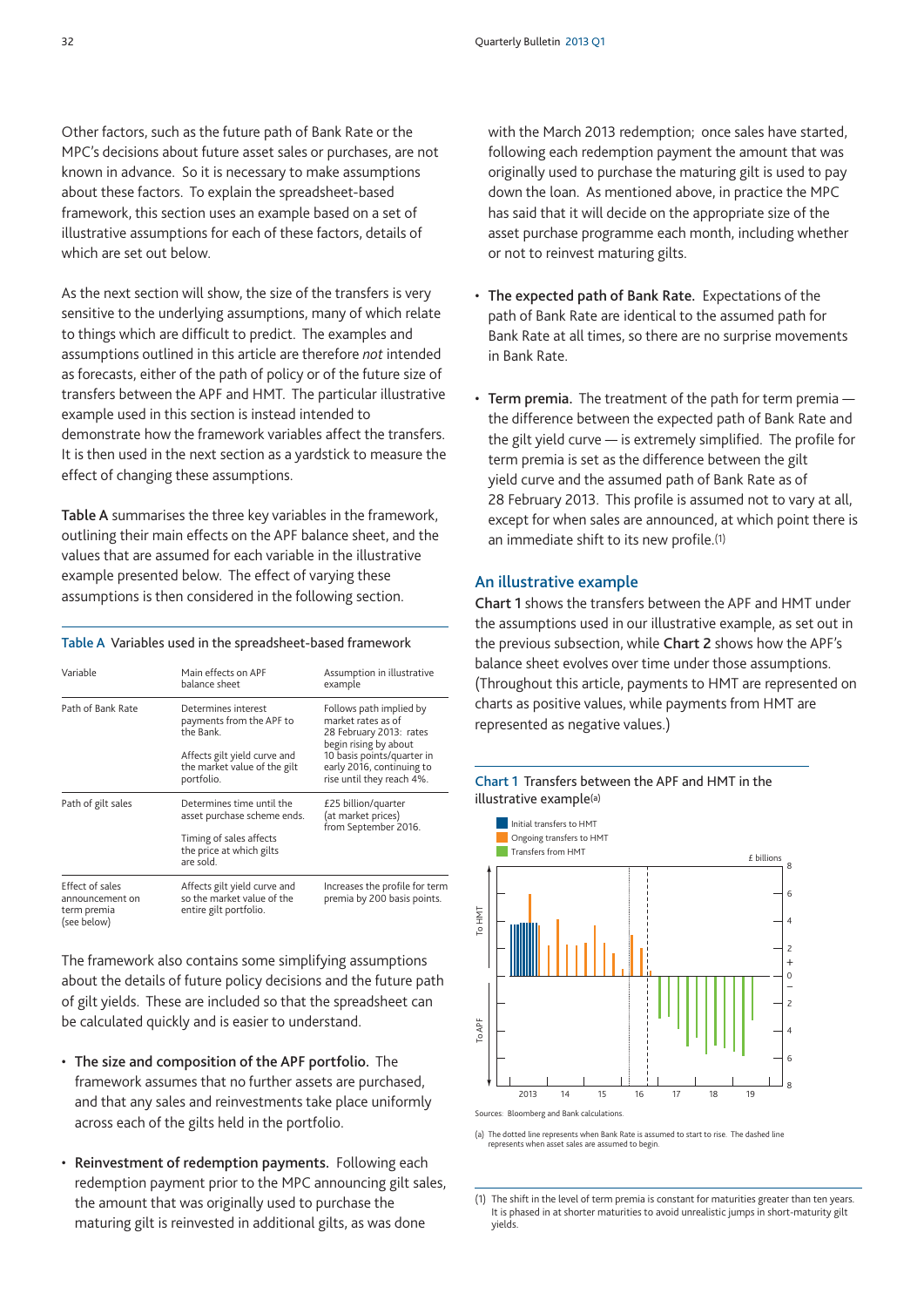

#### **Chart 2** The APF's balance sheet in the illustrative example(a)

Sources: Bloomberg and Bank calculations.

(a) The dotted line represents when Bank Rate is assumed to start to rise. The dashed line represents when asset sales are assumed to begin.

The sequence of events described by these charts is as follows. First, the £35 billion or so of cash that will have accumulated in the APF by the end of March 2013 is transferred from the APF to HMT. This is done in nine monthly instalments, shown by the blue bars in **Chart 1**. As that cash is transferred, the amount of cash in the APF account, shown by the blue area in **Chart 2**, decreases, and so does the amount due from the APF to HMT (the orange area).

Starting in July 2013, the ongoing coupon income is transferred in quarterly instalments, net of any interest payments or reinvestments. These are shown by the orange bars in **Chart 1**.(1) Some of the gilts reach maturity, and are reinvested. As discussed in the previous section, because almost all of the gilts were bought 'above par', the final redemption payment on these gilts is smaller than the purchase price, and so there is a shortfall relative to the quantity of cash that is reinvested. Where possible, this is made up using the cash available in the APF; if this is not sufficient, then the cash is transferred from HMT. The orange bars in **Chart 1** are smaller in quarters where this occurs — for instance, in January 2016 — because there is less cash available for transfer to HMT following the deductions.(2)

In the illustrative example, policy starts to tighten in 2016. At first, only Bank Rate is raised (the assumed timing of the first Bank Rate rise is denoted by a dotted vertical line in **Charts 1** and **2**).(3) That increases the interest payments that must be made by the APF, reducing the amount of cash that is available to transfer to HMT: so the orange bars in **Chart 1** begin to shrink. Then, in September 2016, sales are announced (denoted by the dashed vertical line in **Charts 1** and **2**), and the yield curve is assumed to rise by 200 basis points (the reaction of the yield curve to the announcement of sales is considered in more detail in the next section). That lowers gilt prices,

reducing the market value of the entire portfolio — the height of the magenta area in **Chart 2** falls sharply at this point. This reduction implies that the amount due from HMT under the indemnity — the orange area in **Chart 2** — increases.

Selling the gilts has several effects. Most obviously, the portfolio starts to shrink over time. And because the cash received from sales is used to pay down the loan, that also shrinks over time (shown by the green area in **Chart 2**). Because the price of all the gilts held is assumed to fall when gilt sales are announced, the gilts are sold for a lower price (over and above the extent to which this would occur anyway as a result of the gilts being purchased 'above par', as discussed in the previous section). HMT makes transfers to the APF to cover this shortfall, shown by the green bars in **Chart 1**. Again, where possible, cash in the APF is used to make up this shortfall, with the remainder being transferred from HMT. But because the portfolio gets smaller as sales continue, the amount of coupons received also starts to fall, and therefore so does the amount of cash available to make up the shortfall: that is why the size of the transfers from HMT increases over time. This continues until the entire portfolio is sold.

To illustrate the net effect of the transfers, **Chart 3** shows the cumulative transfers over time. Under these assumptions the offsetting transfers back from HMT to the APF are initially small relative to the cumulative transfers to HMT.





Sources: Bloomberg and Bank calculations.

(a) The dotted line represents when Bank Rate is assumed to start to rise. The dashed line represents when asset sales are assumed to begin.

(1) The quarterly transfers begin before the initial monthly transfers are complete: that is why there is a particularly large transfer to HMT in July 2013, when the first quarterly transfer coincides with one of the initial monthly transfers.

- (2) In the illustrative example, this shortfall can always be met by deductions from the cash that would have been transferred to HMT that quarter, without the need for supplementary transfers from HMT. In cases where a supplementary transfer was necessary, the orange bar would vanish completely, as there would be no cash remaining for transfer to HMT; the supplementary transfer, meanwhile, would appear as a single green bar.
- (3) The first rate rise is defined, for the market curve, as the date on which Bank Rate first rises above 75 basis points.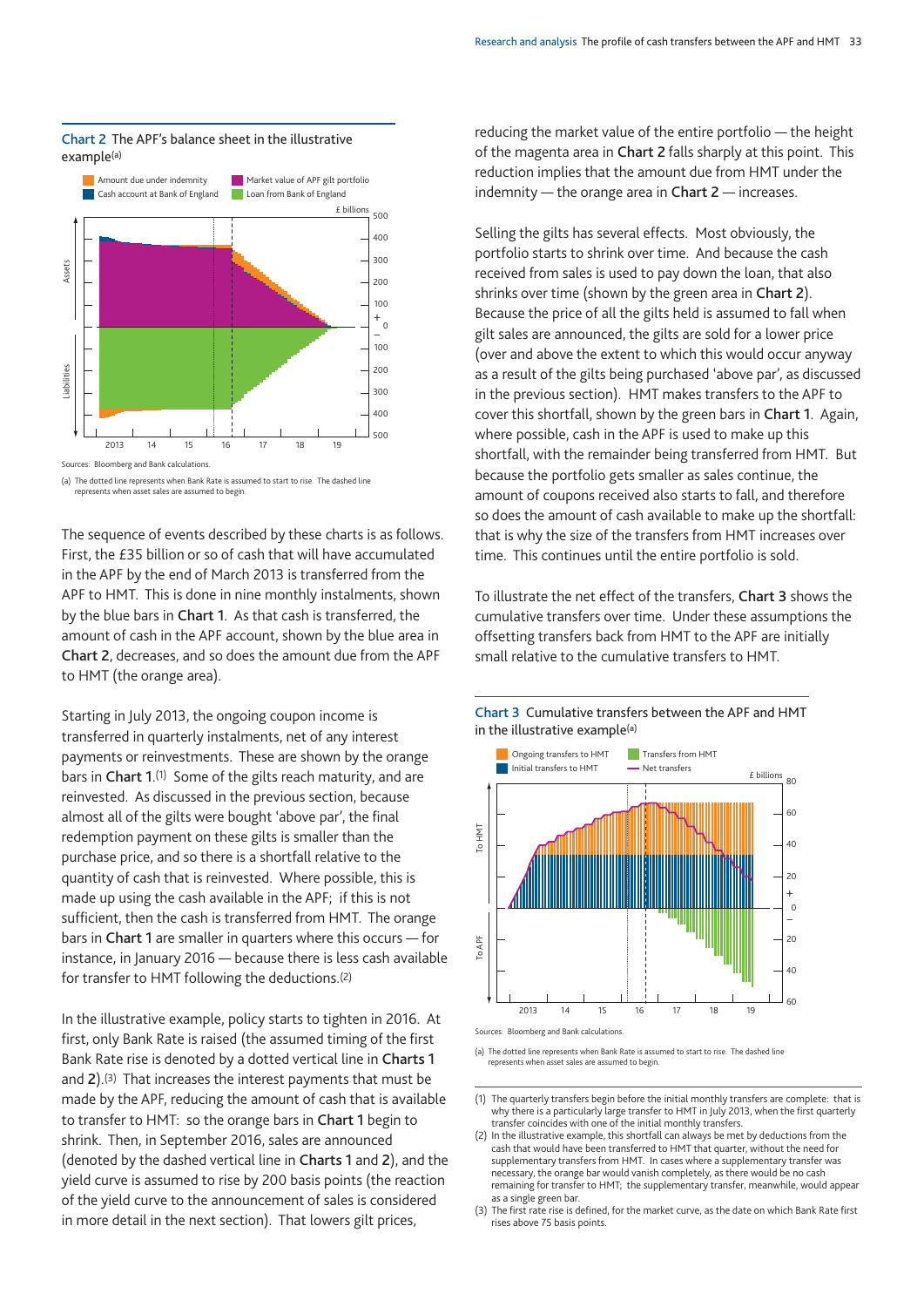But over time these offsetting transfers grow in importance as transfers are required to cover the shortfall on the sale of gilts. By the time the asset purchase scheme ends, that leaves the net cumulative transfer from the APF to HMT at just over £17 billion (shown by the end point of the magenta line in **Chart 3**).

## **The possible size of the cash transfers**

The previous section showed how the spreadsheet-based framework can be used to make projections about the APF's balance sheet and the transfers to and from HMT. But the illustrative example shown in that section is very sensitive to the underlying assumptions, over which there is considerable uncertainty. This section explains how the profile of the transfers changes when each of the key assumptions is varied. This provides an insight into how the size of the transfers will vary depending on the assumptions used. And it also demonstrates the wide range of possible outcomes for the net value of the total transfers, highlighting how much uncertainty there is over the final outcome.

The spreadsheet has also been made available on the Bank's website, allowing the user to input alternative assumptions for each of these uncertain variables.

### **The impact of announcing asset sales**

It is very difficult to judge how the yield curve will react when the MPC announces its intention to reduce the size of the APF portfolio by selling the gilts. The metric used in the example above was based on the reaction of the yield curve to announcements about asset *purchases*. Previous Bank work found that the initial £200 billion of asset purchase announcements depressed gilt yields by around 100 basis points.(1) Applying this result to the current £375 billion gilt portfolio, and assuming an equal and opposite effect from announcing sales, would imply an increase in gilt yields of a little less than 200 basis points.

Alternatively it could be that current gilt prices already fully reflect expectations of future asset sales. In this case, if the announcement of sales and its timing did not contain any unexpected news, there would likely be little or no yield curve reaction.

A further possibility is that announcing sales could trigger a larger reaction in gilt markets. As there is little precedent for large sales of government bonds by a central bank, it is difficult to calibrate this risk based on past events. But to give an indication of what the path of cash transfers would look like in this case, a 300 and 400 basis point rise are also considered below.

It could also be that there are other factors, such as stresses in financial markets, which have lowered current gilt yields

through a reduction in term premia. Such influences on the yield curve are not captured directly by this framework; but if those factors unwound before any assets were sold, then this could also reduce the market value of the APF portfolio.

Changing the assumption about how the announcement of asset sales affects the yield curve has a significant impact on the size of the cash transfers. The uncertainty over the size of the transfers can be seen in **Chart 4**, which shows the cumulative net transfers over time under the different assumptions about how the gilt yield curve reacts to the announcement of sales. The other assumptions used are the same as those in the illustrative example shown in the previous section — so the magenta +200 basis points line is the same as the magenta net transfer line in **Chart 3**, which also assumed a 200 basis points rise. In the case where announcing sales is assumed to have no effect on gilt yields, net transfers to HMT peak at around £70 billion in 2017 and end up at around £50 billion in 2020. In the opposite case, where the yield curve rises extremely sharply in response to the sales announcement, net transfers to HMT peak at around £65 billion. But by the time the asset purchase scheme ends, so much cash has flowed back from HMT to the APF that overall there has been a cumulative net transfer of £8 billion *from* HMT *to* the APF.

#### **Chart 4** Cumulative net transfers to HMT under different assumptions about the effect of announcing sales(a)



Sources: Bloomberg and Bank calculations.

(a) Assumptions for Bank Rate and the timing of asset sales as in **Table A**.

The reason why the net transfers are so different under these variations can be seen in **Chart 5**, which shows the final cumulative transfers in each direction under each assumption, as well as the cumulative net transfers. In each case the gross transfers from the APF to HMT are between £65 billion and £70 billion. That is because these transfers are largely determined by the composition of the portfolio, the path of

<sup>(1)</sup> See Joyce *et al* (2011).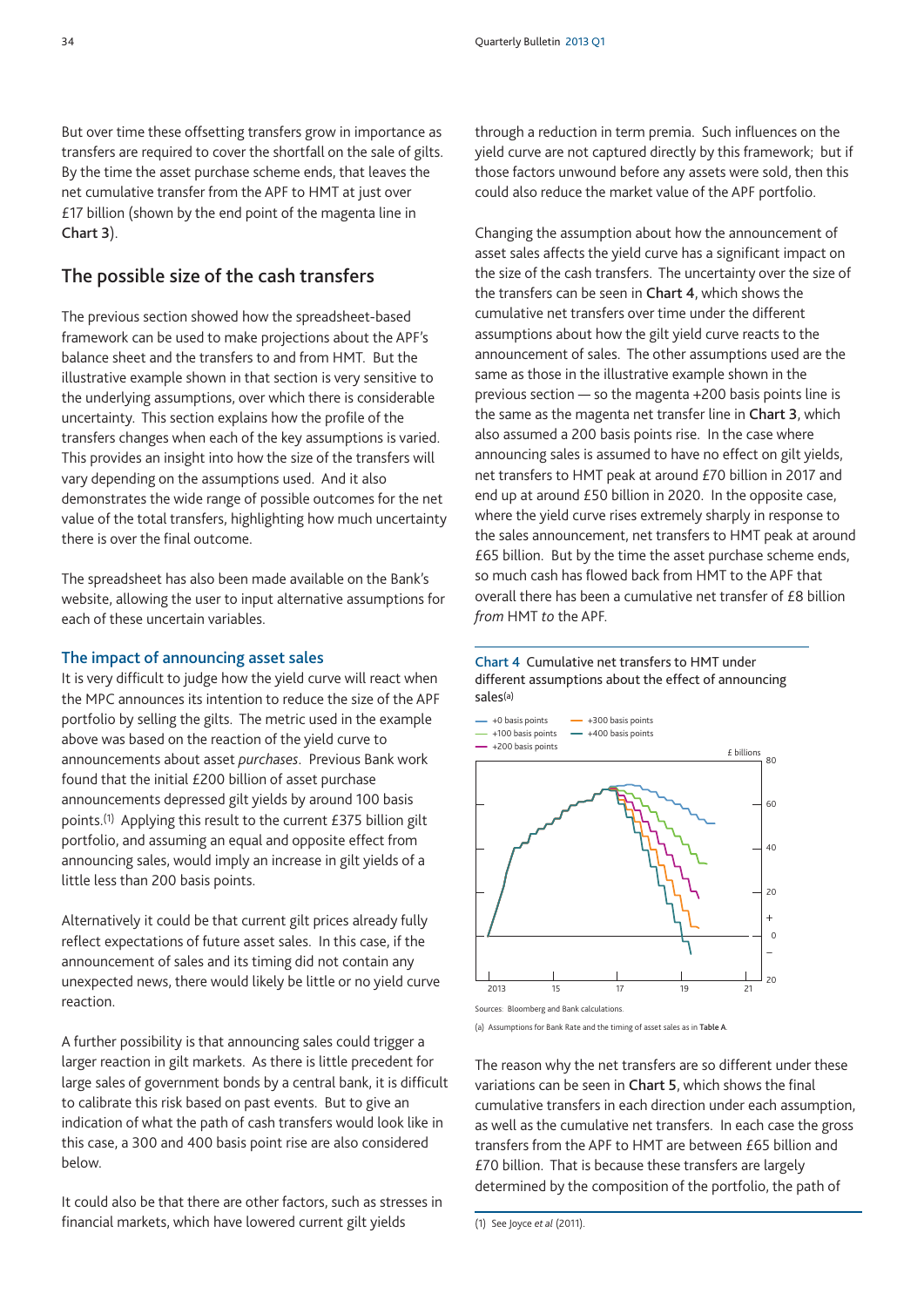

#### **Chart 5** Cumulative transfers under different assumptions about the effect of announcing sales<sup>(a)</sup>

(a) Assumptions for Bank Rate and the timing of asset sales as in **Table A**.

Bank Rate and the time taken for the scheme to end, which follow the same assumptions in each of these cases (the effect of altering these assumptions is explored in more detail below). But the gross transfers back from HMT to the APF range from around £20 billion to around £75 billion. This is because the different assumptions about the yield curve reaction lead to very different sales prices for the gilts in the APF portfolio. As a result, the size of the transfers that HMT must make to the APF to offset the shortfall from sales also varies substantially.(1)

Clearly, just altering the single assumption about the reaction of gilt yields to the announcement of asset sales can cause large changes in the results. But it is very difficult to judge which of these outcomes is most likely.

#### **The impact of different paths for policy**

So far, this analysis has taken the path for Bank Rate and asset sales as given, with Bank Rate assumed to follow the path implied by market interest rates and asset sales following an arbitrarily chosen path. Of course the exact path of monetary policy is highly unlikely to follow that particular path in practice: the MPC may judge that a different path for Bank Rate is warranted by the economic conditions which subsequently prevail.(2) And similarly the MPC may choose to begin selling gilts at a different time or speed than was assumed in the illustrative example. This subsection considers how the profile of cash transfers varies under different paths for policy.

The path of Bank Rate could take many different shapes, and it is impossible to examine all of them. To give an idea of the range of possible outcomes, four stylised alternative paths for Bank Rate, shown in **Chart 6**, will be considered. They are: a path where Bank Rate rises broadly in line with the

#### **Chart 6** Alternative paths for Bank Rate(a)



(a) Assumptions for the impact of sales announcement and the timing of asset sales as in **Table A**.

market-implied path, but only to 3%; a path where it rises broadly in line with the market-implied path, but continues rising to 5%; a path where policy is tightened from the same point as in the market-implied path and to the same ultimate level, but where the pace of tightening is considerably faster; and a path where Bank Rate remains at 0.5% for much longer before rising in the same way as the market path would imply.

Similarly, **Chart 7** shows what happens to the size of the APF portfolio under four stylised alternative paths for asset sales. They are: a path in which sales start as soon as Bank Rate is

#### **Chart 7** Market value of the APF gilt portfolio under alternative paths for sales(a)



(a) Assumptions for Bank Rate and the impact of sales announcement as in **Table A**.

<sup>(1)</sup> The time taken to sell the gilts is also affected by this assumption. This is because the gilts are always assumed to be sold at a rate of £25 billion per quarter. So in scenarios where the value of the gilts falls further, it takes fewer quarters to sell them all.

<sup>(2)</sup> Even as a measure of market expectations of the path of Bank Rate, the market-implied rates are imperfect: they will be affected by risk premia in the prices of the underlying financial contracts. Joyce and Meldrum (2008) discuss the use of market interest rates as a measure of expectations of Bank Rate.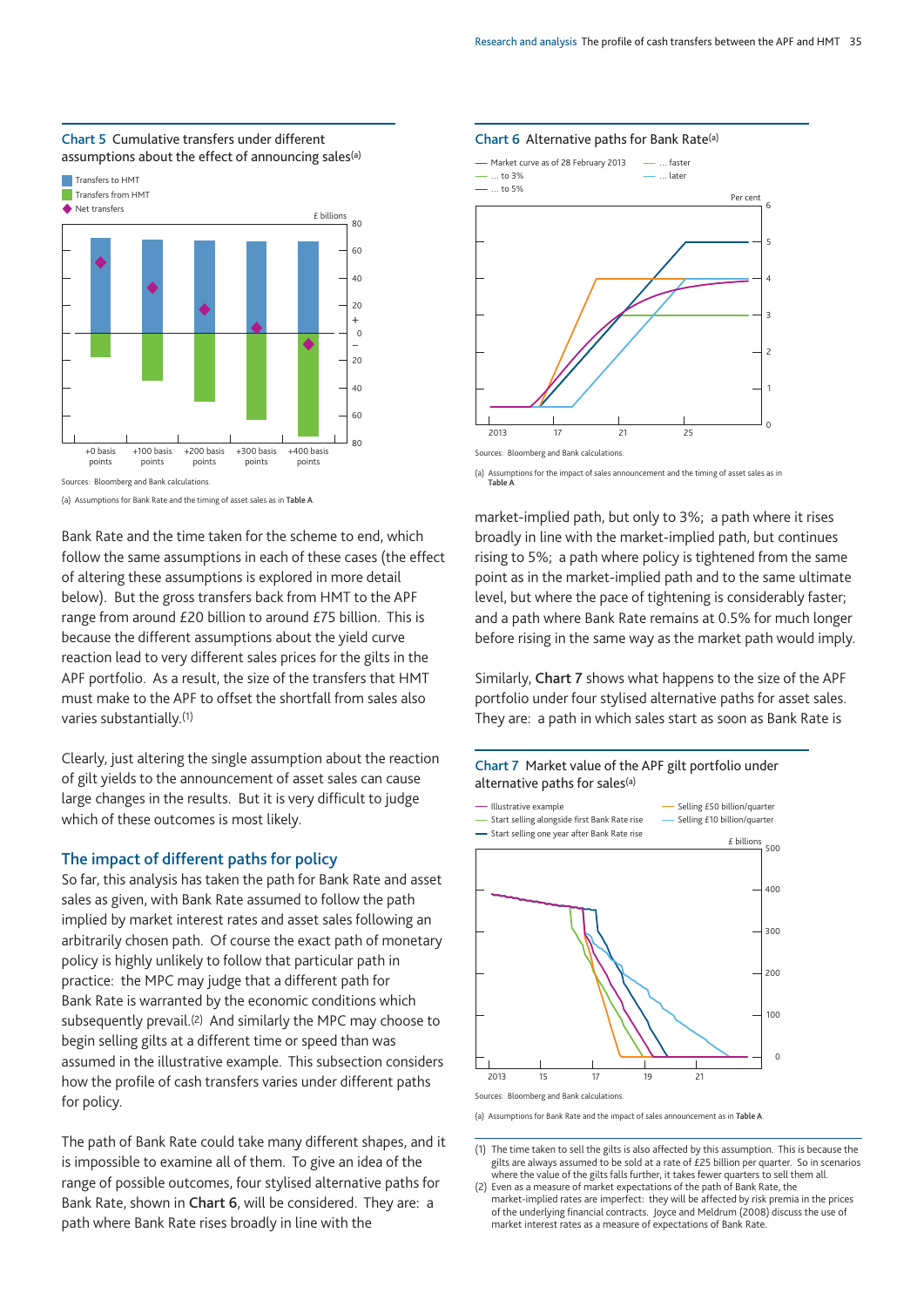|                                             | Final<br>cumulative<br>transfers<br>to HMT<br>(£ billions) | Final<br>cumulative<br>from HMT<br>(£ billions) | Final<br>cumulative<br>transfers net transfers<br>to HMT <sup>(a)</sup><br>(£ billions) | Final<br>payment<br>date |  |  |
|---------------------------------------------|------------------------------------------------------------|-------------------------------------------------|-----------------------------------------------------------------------------------------|--------------------------|--|--|
| Illustrative example                        | 67                                                         | 50                                              | 17                                                                                      | <b>July 2019</b>         |  |  |
| Impact of sales announcement <sup>(b)</sup> |                                                            |                                                 |                                                                                         |                          |  |  |
| +0 basis points                             | 69                                                         | 18                                              | 51                                                                                      | January 2020             |  |  |
| +100 basis points                           | 68                                                         | 35                                              | 33                                                                                      | October 2019             |  |  |
| +300 basis points                           | 67                                                         | 63                                              | 4                                                                                       | July 2019                |  |  |
| +400 basis points                           | 67                                                         | 75                                              | -8                                                                                      | April 2019               |  |  |
| Alternative paths for Bank Rate(c)          |                                                            |                                                 |                                                                                         |                          |  |  |
| To 3%                                       | 69                                                         | 46                                              | 23                                                                                      | July 2019                |  |  |
| To 5%                                       | 68                                                         | 53                                              | 15                                                                                      | <b>July 2019</b>         |  |  |
| Faster                                      | 68                                                         | 57                                              | 11                                                                                      | July 2019                |  |  |
| Later                                       | 69                                                         | 44                                              | 26                                                                                      | <b>July 2019</b>         |  |  |
| Alternative paths for sales <sup>(d)</sup>  |                                                            |                                                 |                                                                                         |                          |  |  |
| Faster                                      | 67                                                         | 51                                              | 16                                                                                      | April 2018               |  |  |
| Slower                                      | 68                                                         | 47                                              | 21                                                                                      | July 2022                |  |  |
| Earlier                                     | 63                                                         | 48                                              | 16                                                                                      | April 2019               |  |  |
| Later                                       | 71                                                         | 56                                              | 15                                                                                      | January 2020             |  |  |

#### **Table B** The effect of varying the underlying assumptions on the transfers to and from HMT

Sources: Bloomberg and Bank calculations.

(a) Difference of the previous two columns: so a positive number is a net transfer from the APF to HMT, while a negative number is a net transfer from HMT to the APF. Figures may not sum exactly due to rounding.

(b) Assumptions for Bank Rate and the timing of asset sales as in T**able A.**<br>(c) Assumptions for the impact of sales announcement and the timing of asset sales as in T**able A.**<br>(d) Assumptions for Bank Rate and the impact

raised for the first time; a path in which sales start a year after Bank Rate is raised for the first time; a path in which sales start at the same time as in the illustrative example shown in the previous section, but are carried out at a faster pace; and a path in which sales start at the same time as in the example but are carried out at a slower pace.

The effects on the profile of payments from varying these assumed paths for policy are summarised in **Table B**, together with the effects of varying the impact of announcing sales on the yield curve shown above.

Altering the path of Bank Rate has two main effects. Both of these effects act in the same direction such that, as shown in **Table B**, raising Bank Rate more quickly or to a higher level reduces the size of the total net transfers from the APF to HMT. First, by changing the interest payments that the APF must make on its loan, it changes the amount of cash available for transfer to HMT: that changes the gross cash transfers from

the APF to HMT. Second, the expected path of Bank Rate will affect the level of the yield curve: the higher the expected path of Bank Rate, the higher will be the level of the yield curve, all else equal. So the expected path of Bank Rate also affects the price at which the gilts are sold and thus the gross transfers back from HMT to the APF.

Altering the path of sales, meanwhile, affects not only the gross transfers from the APF to HMT, but also the gross transfers flowing in the opposite direction. These two effects, however, tend to offset each other, so that the effect on the net transfer to HMT is small relative to the gross transfers. This can be seen in **Table B** where the final cumulative net payments to HMT (penultimate column) do not vary by that much across the different assumptions about the path of asset sales.(1)

## **Conclusion**

The size of the quarterly transfers from the APF to HMT, and the ultimate net amount transferred, is uncertain and depends on a number of factors, including the future path of Bank Rate, and the price of the assets when they are sold. The framework outlined in this article can be used to examine how the size and timing of the transfers varies depending on each of the assumptions made.

In all of the scenarios considered in this article, the initial transfer of cash to HMT is followed by large offsetting cash transfers back in the future. But it is not possible to say with any precision how large the total gross and net transfers between the APF and HMT are likely to be, as the variables on which these transfers depend are difficult to predict, and a wide range of outcomes is possible depending on the assumptions chosen. Although the net transfers from the APF to HMT are positive in most of the scenarios considered in this article, it is not inconceivable that they could be negative overall, particularly if there is a large shift in the yield curve, for instance when asset sales are announced.

In any case, the eventual size of the net payments to or from HMT should not be used as a measure of the success of asset purchases, or of the impact of the scheme on the public sector accounts as a whole. The scheme should instead be judged by the degree to which it meets its aims — to improve corporate credit conditions and boost nominal spending in order to meet the inflation target in the medium term.

<sup>(1)</sup> The path of asset sales makes more of a difference if Bank Rate reaches a level high enough such that the outgoing interest payments on the loan exceed the incoming coupon payments. In that case, cash transfers back from HMT will be needed to make up the difference. The later asset sales begin, the longer this will go on for, and the larger the cumulative gross transfers back from HMT will be.